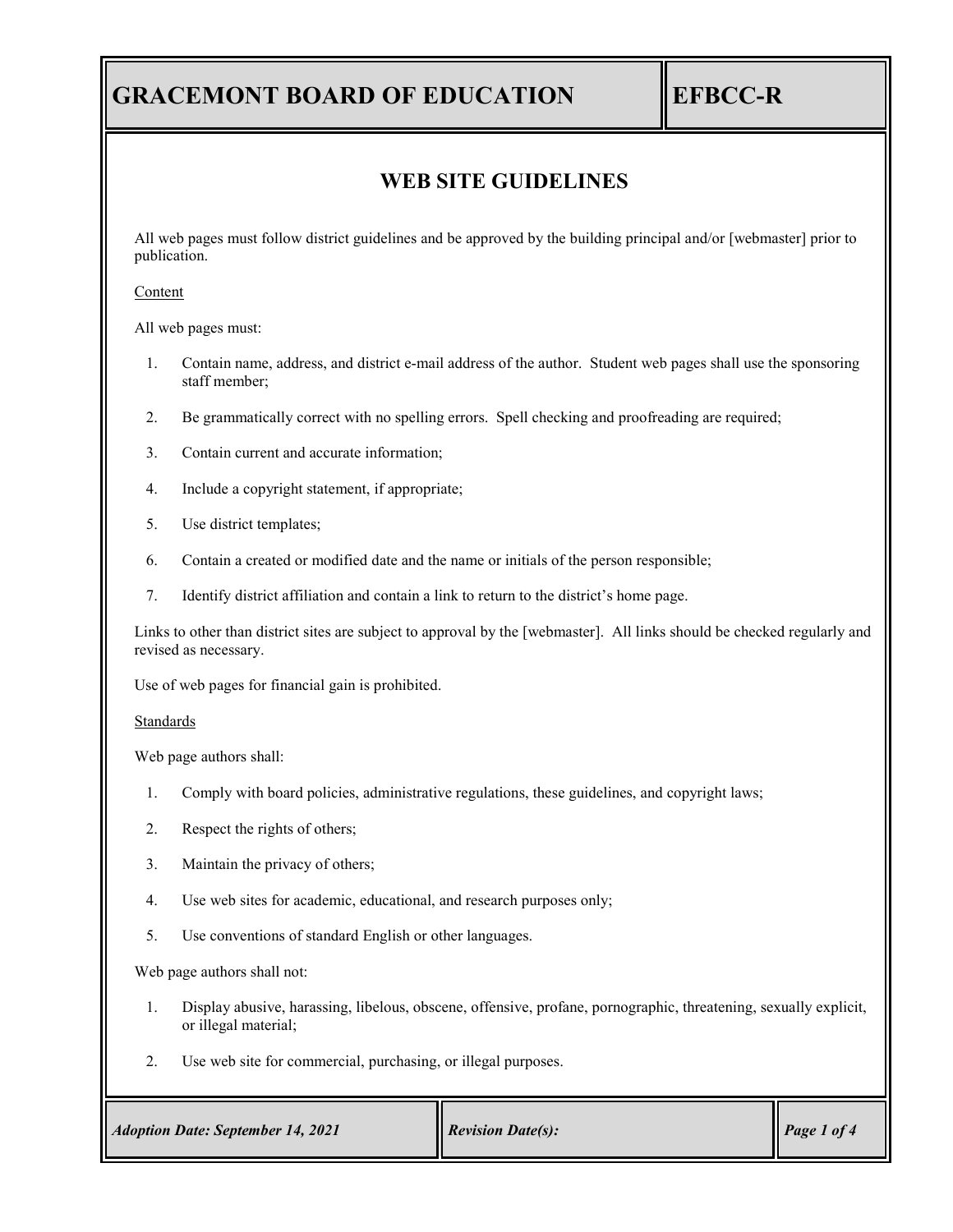# **GRACEMONT BOARD OF EDUCATION EFBCC-R**

### **WEB SITE GUIDELINES (Cont.)**

#### Disclaimer

The following disclaimer will be published on all web pages:

The accuracy and quality of information cannot be guaranteed. The district will not be responsible for any information that may be lost, damages, or unavailable due to technical or other difficulties.

#### OR

The district has made every reasonable attempt to ensure that the district's web pages are educationally sound and do not contain links to any questionable material or anything that can be deemed in violation of the district's electronic communications policy.

#### Student Safeguards

- 1. Web page documents may include only the first name and the initial of the student's last name.
- 2. Documents may not include a student's phone number, address, names of other family members or names of friends.
- 3. Published e-mail addresses are restricted to staff members or to a general group e-mail address where mail is forwarded to a staff member.
- 4. Decisions on publishing student pictures will be made by the supervising teacher, after checking with the school office to determine if the student's parents have objected to such publication.

#### Maintenance

Maintenance of web pages, including the timely update of information and periodic checks of links, is the responsibility of the author. Web pages not up to date may be removed by the [webmaster].

The district reserves the right to remove web pages and, if necessary, access to user accounts, without prior notice, if the content is unacceptable.

#### **Privacy**

There shall be no expectation of privacy for information stored on or transmitted with district equipment. The district [webmaster] may review web pages to maintain system integrity and to monitor appropriate use of district equipment. Illegal activities will be reported to the appropriate authorities.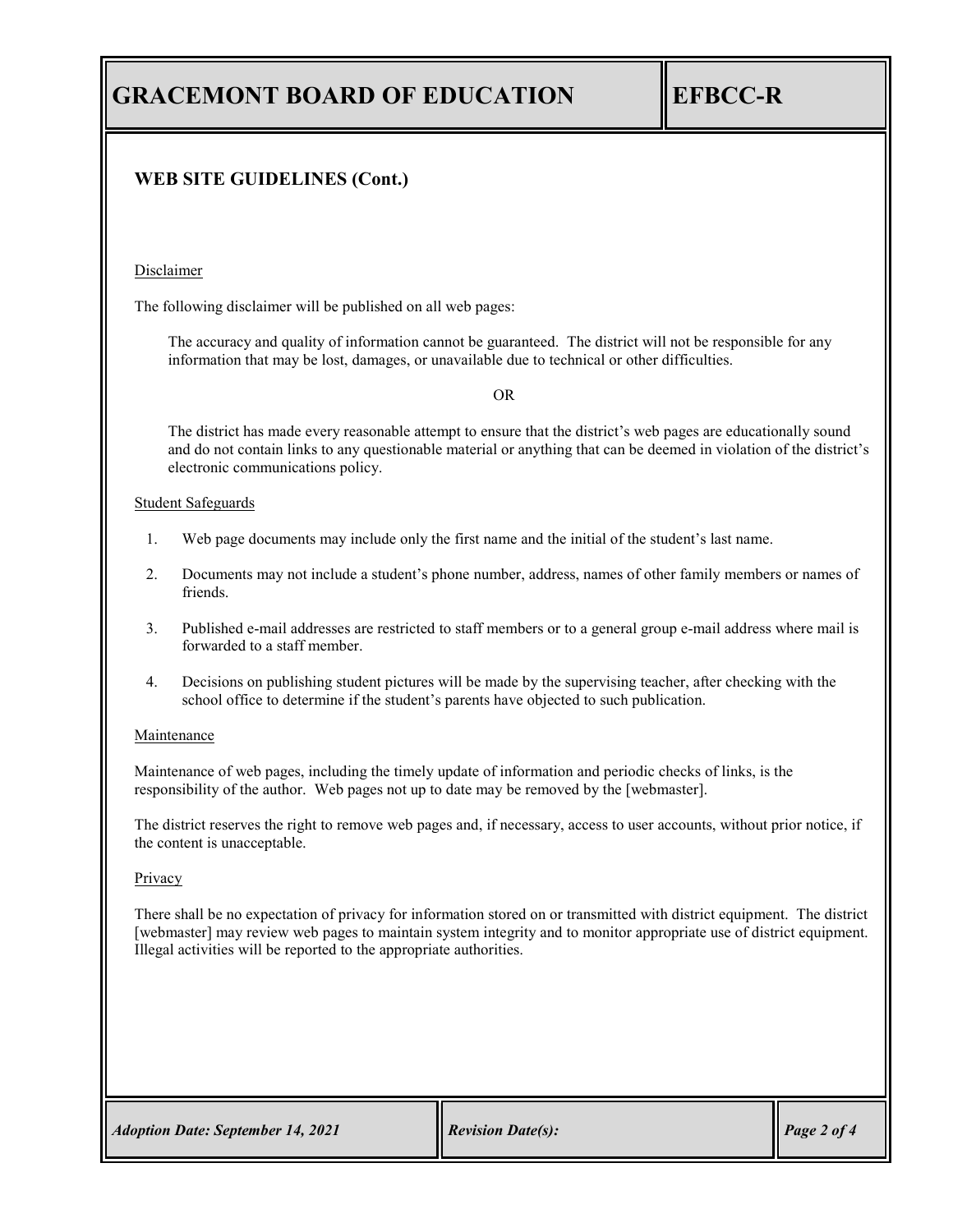|                                                                                           | WEB SITE GUIDELINES (Cont.)                                                                                                                                                                                                                           |                          |             |                |
|-------------------------------------------------------------------------------------------|-------------------------------------------------------------------------------------------------------------------------------------------------------------------------------------------------------------------------------------------------------|--------------------------|-------------|----------------|
|                                                                                           |                                                                                                                                                                                                                                                       | <b>PERMISSION</b>        |             |                |
|                                                                                           | I give my permission to allow my student to construct and publish an Internet web page.                                                                                                                                                               |                          |             |                |
|                                                                                           | <b>INTERNET PUBLICATION PERMISSION</b>                                                                                                                                                                                                                |                          |             |                |
|                                                                                           | I understand that my child's work (writing, drawings, etc.) may occasionally be published on the Internet and be<br>accessible on a World Wide Web server. I give my permission to publish my child's work with identification as<br>specified below. |                          |             |                |
|                                                                                           | Please circle "yes" or "no" for each of the following:                                                                                                                                                                                                |                          |             |                |
| 1.                                                                                        | My child's work (writing, drawings, etc.) may be published on the Internet.                                                                                                                                                                           |                          | Yes         | N <sub>o</sub> |
| My child's first name may be used to identify his/her work.<br>2.                         |                                                                                                                                                                                                                                                       |                          | <b>Yes</b>  | N <sub>o</sub> |
| 3.<br>My child's class (teacher/grade level/school) may be used to identify his/her work. |                                                                                                                                                                                                                                                       |                          | Yes         | N <sub>o</sub> |
|                                                                                           | Parent or Guardian name (print)                                                                                                                                                                                                                       |                          |             |                |
|                                                                                           |                                                                                                                                                                                                                                                       |                          |             |                |
|                                                                                           |                                                                                                                                                                                                                                                       |                          |             |                |
|                                                                                           |                                                                                                                                                                                                                                                       |                          |             |                |
|                                                                                           |                                                                                                                                                                                                                                                       |                          |             |                |
|                                                                                           |                                                                                                                                                                                                                                                       |                          |             |                |
|                                                                                           |                                                                                                                                                                                                                                                       |                          |             |                |
|                                                                                           | THIS DOCUMENT SHALL REMAIN VALID UNTIL REVOKED IN WRITING BY USER OR PARENT/GUARDIAN.                                                                                                                                                                 |                          |             |                |
|                                                                                           | <b>Adoption Date: September 14, 2021</b>                                                                                                                                                                                                              | <b>Revision Date(s):</b> | Page 3 of 4 |                |